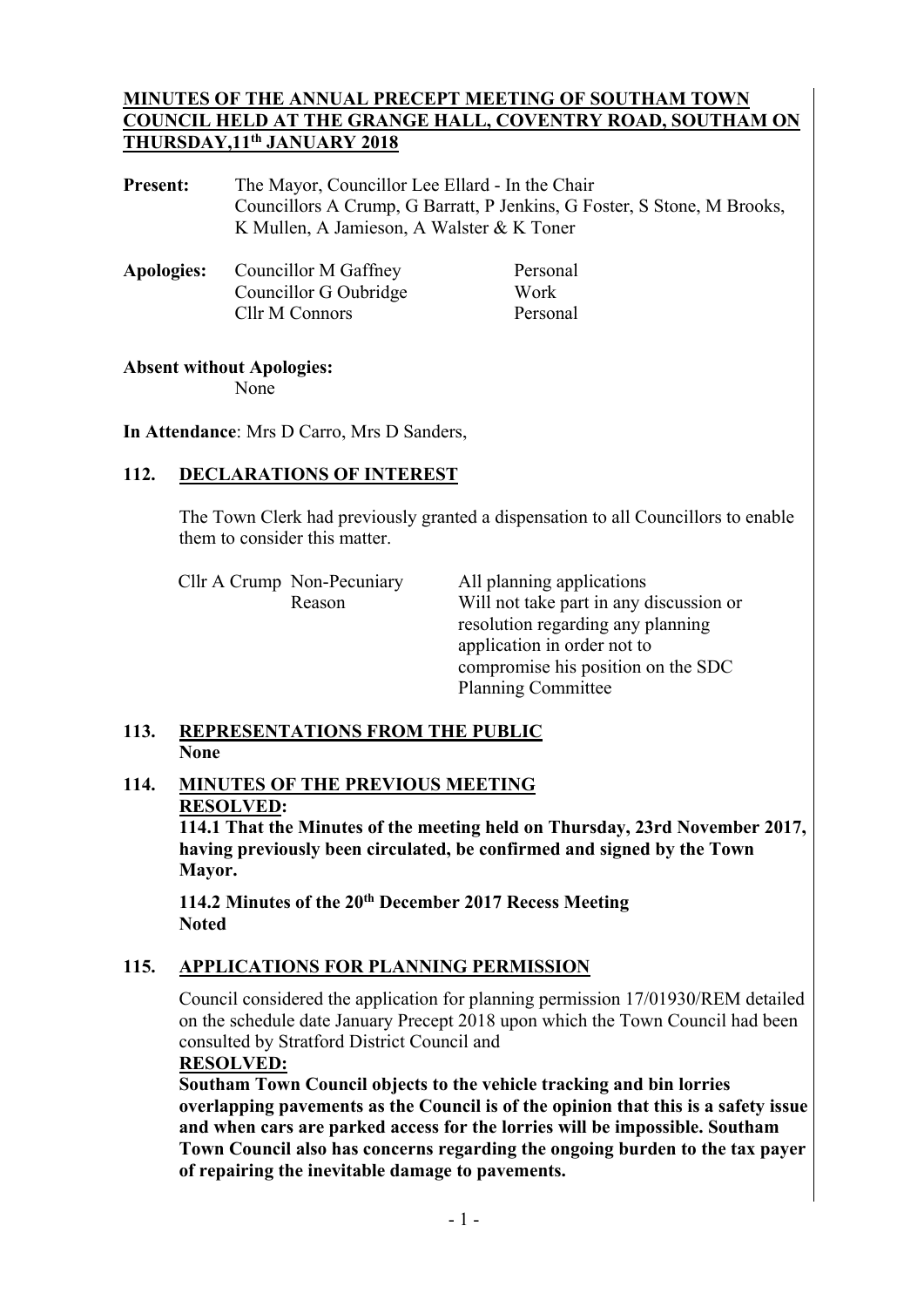**Southam Town Council withdraws its objection to the affordable housing mix and to the play area, sports field and sports pavilion on the understanding that it will enter into discussion with the developer to address any issues that may arise. It requests that consideration is given to changing the planned safety surface from Grass Matting to Wetpour as the Council is currently doing in its other play areas. This is for reasons of durability.** 

#### **116. RESPONSIBLE FINANCIAL OFFICER REPORT**

 **PARISH TAX BASE** The Provisional Council Tax Base for Southam 2018/2019 has been calculated at 2506.94 **Noted**

## **117. BUDGET PROPOSALS**

The proposed figures for the 2018/2019 budget were based on a 3% inflation allowance. Where there was a clear need to revise the figure in light of current levels of expenditure, or known changes likely to occur, a new proposed figure was shown.

**Noted**

## **118. ELECTORATE**

Latest statistics showed that the electorate in Southam stands at 5343.Section 137 of the Local Government Act 1972 limited a Council's expenditure on grants to £7.57 per elector

 **Noted** 

#### **119. COUNCIL'S AIMS**

The Council had agreed to the following aims that were taken into consideration in all policy matters:

- 1. To improve the service it provides whilst ensuring best value
- 2. To work with others to improve safety, the environment and quality of life in the town, paying particular attention to the needs of vulnerable members of our community
- 3. To regularly and effectively consult the community
- 4. To promote the local economy

## **Noted**

**120. CONSIDERATION OF THE BUDGET FOR 2018/2019** after detailed discussions **RESOLVED: To agree the figures proposed.** 

## **120.1 REVIEW OF EARMARKED AND GENERAL RESERVES RESOLVED: That any surplus on the following budget lines should be moved to earmarked reserves at the end of the financial year**

**Line 25 Market to Rights of Way reserve** 

**Line 30 Holy Well** 

**Line 36 Footpaths** 

 **Line 37 Repairs Inspections and Replacements** 

- **Line 39 Grounds Maintenance Services**
- **Line 41 War Memorial**

 **Line 46 Grasscutting** 

 **Line 48 Section 137 to CAB reserve**